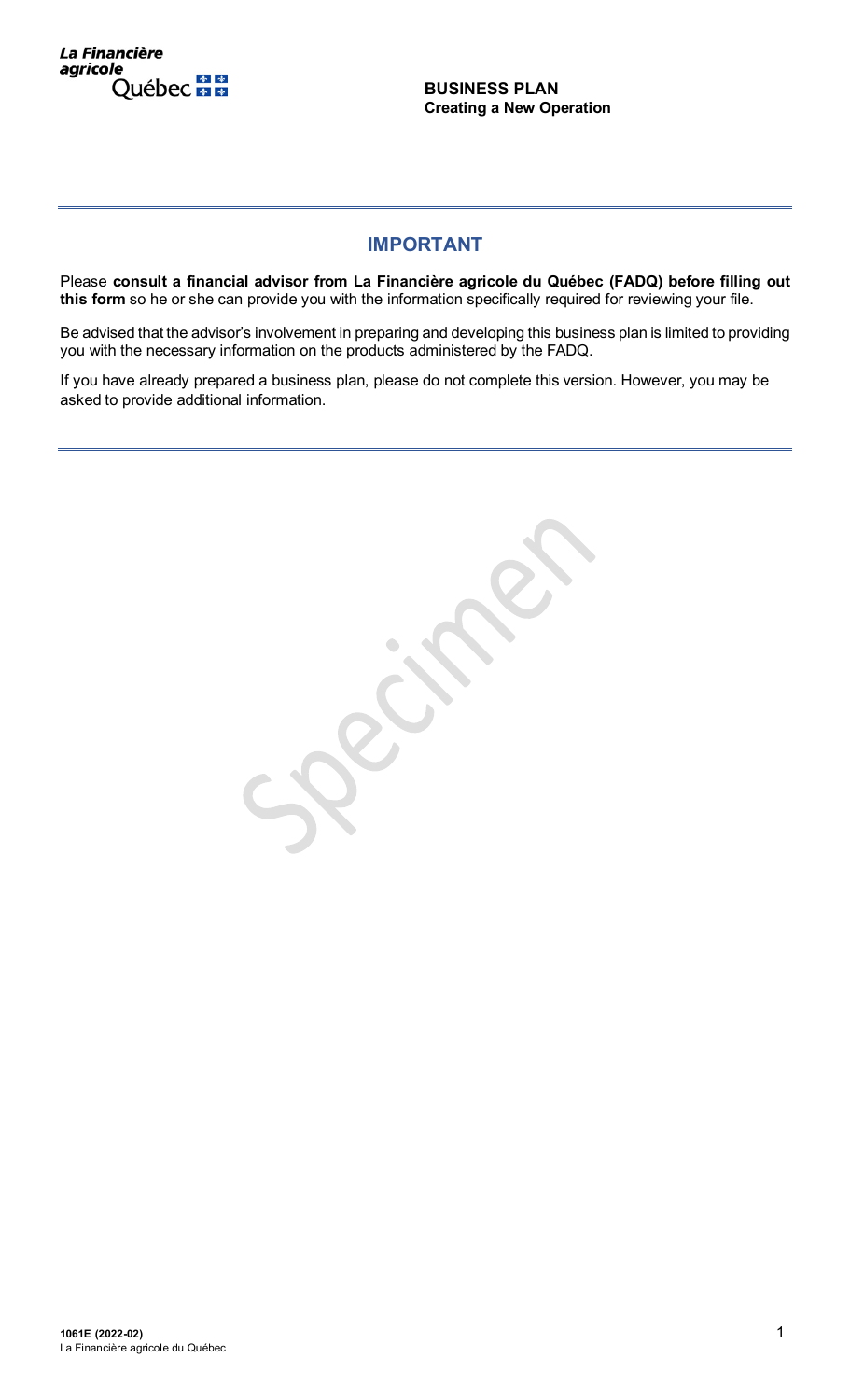

#### **BUSINESS PLAN Creating a New Operation**

## **No client**

## **1 – Client identification**

| Name or corporate name                                       | <b>Phone N°</b>    |
|--------------------------------------------------------------|--------------------|
| <b>Address</b> ( $N^{\circ}$ , street or rang, municipality) | <b>Postal code</b> |

## **2 – Target objectives**

Select the box that corresponds to your project's objective.

| $\Box$ Start-up (time sharing) | $\Box$ Establishment (full time) $\Box$ Other |  |
|--------------------------------|-----------------------------------------------|--|
|--------------------------------|-----------------------------------------------|--|

## **3 – Description**

## **Current Situation**

#### **A. Background**

- Enter the year in which your project was conceived and describe your business approach ;
	- Describe your current situation :
		- o Your agricultural and non-agricultural assets ;
		- o Your current job, if any ;
		- o Lease of property and other rentals.

Write your answer (max 20 lines)

## **B. Your strengths and management challenges**

- Explain in several lines how your experience and your education contribute to the success of your project.
- Enter one or two of your operation's strengths that foster the project's success.
- Present two of your main management challenges and what steps you plan to take to meet those challenges.

Write your answer (max 14 lines)

#### **C. Other**

• Enter any other elements related to your current situation that you consider important.

Write your answer (max 3 lines)

#### **Project**

#### **A. Project, objectives and motivations**

- Broadly describe your project.
- Briefly describe the main objectives related to your project and your motivation.
- Enter the number of employees you need to run your operation and their level of skill.
- Enter the amount of leased areas you will need.
- Enter the non-agricultural activities planned in your project.
- Say why the project will succeed (project justification).

Write your answer (max 25 lines)

#### **B. Developer and management**

- Enter the legal structure planned for the project (ex.: partnership).
- Indicate the percentage of shares to be held by each member of the group and their role in the operation.
- Describe your involvement in your professional community and your network of contacts.

Write your answer (max 10 lines)

#### **C. Challenges**

• Describe one or two challenges you must meet and your action plan in the event the difficulty persists (Plan B). Write your answer (max 14 lines)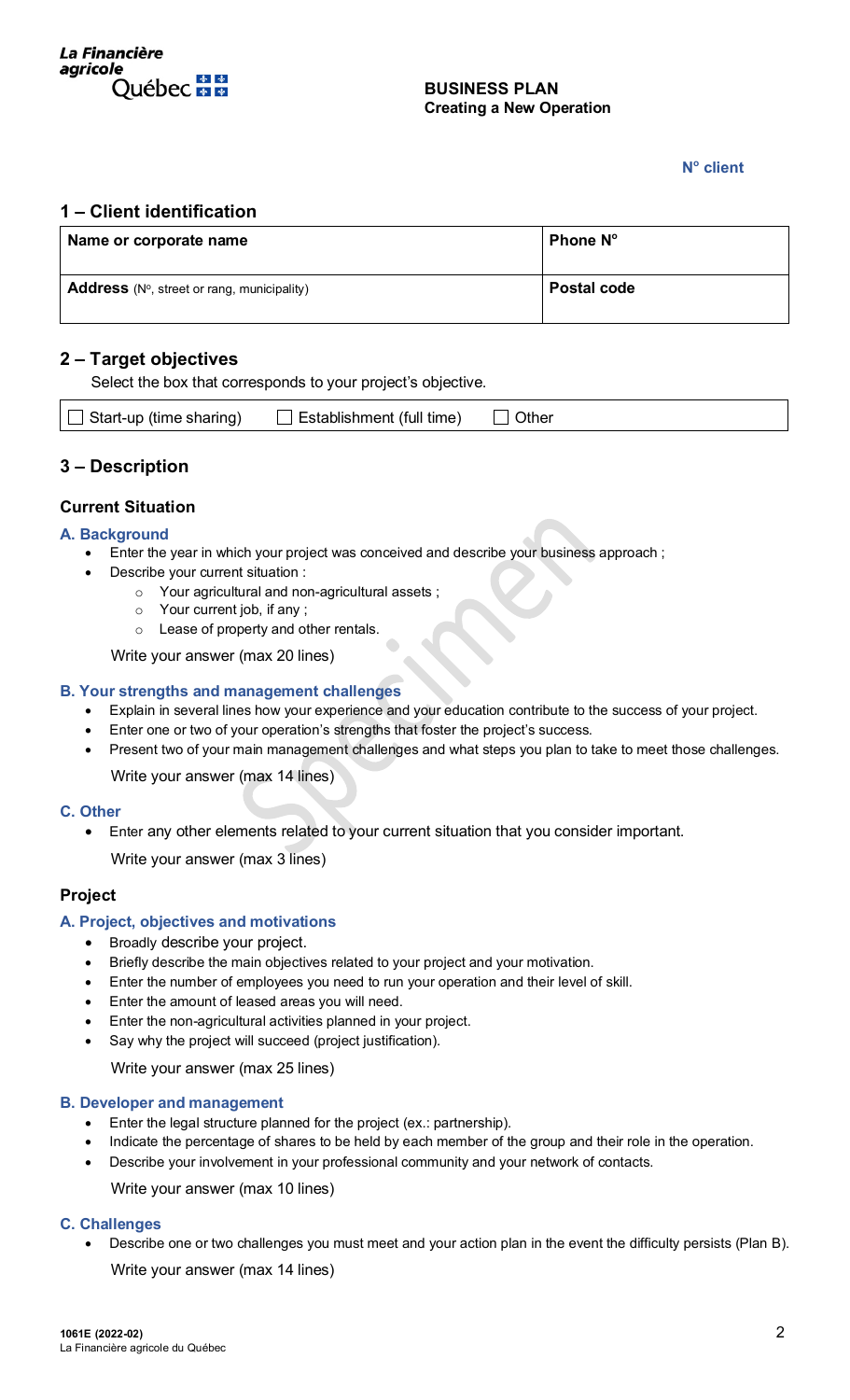## **D. Marketing**

- Describe your marketing strategies ;
	- Enter more details if the operation must market any of its products on its own (in whole or in part) :
		- o Marketing strategy: promotion, publicity, public relations, distribution, transportation, etc.;
		- o Target clientele and target markets;
		- o Product characteristics: labelling, price, etc.;
		- o Strengths and points to improve concerning the product and services offered in relation to the competition;
		- o Quantity sold per year;
		- o Volumes sold wholesale, semi-wholesale and retail;
		- o Marketing agreements: written or verbal;
		- o Custom contracts: wages or not based on efficiency;
		- o Other.

Write your answer (max 14 lines)

#### **E. Management tools and advisory services**

- Describe the management tools and advisory services you use ;
- Describe the mentoring services, if any, you plan to use.

Write your answer (max 3 lines)

#### **F. Licenses needed (if any)**

• Enter the licenses you have and those you need to undertake your project, mentioning, if need be, the approximate delays to obtain them.

Write your answer (max 3 lines)

#### **G. Environmental constraints**

- If your project entails any environmental constraints, use several lines to describe them and mention what actions have been taken to remedy them ;
- Enter whether your new project requires you to have a phosphorus report, a "Project Notice" or an "Authorization Certificate" and send us a copy of those obtained.

Write your answer (max 6 lines)

#### **H. Other**

• Enter any relevant information, related to your project, not already mentioned.

Write your answer (max 3 lines)

#### **Main Implementation Steps (Implementation Schedule)**

• Enter the main steps in your project and the dates (months and year) scheduled for their implementation.

 $\bullet$ 

Write your answer (max 12 lines)

| <b>Production to implant</b>                                |           |                                                 |
|-------------------------------------------------------------|-----------|-------------------------------------------------|
| <b>Dimension</b> ( $N^{\circ}$ ha and/or $N^{\circ}$ heads) |           | Delay in which you will reach these objectives: |
| current                                                     | projected | vears                                           |

## **4 – Revenues and Expenses**

Forecast of revenues and expenses

This is merely a model you can use. You can attach any document containing this type of information that you have produced yourself.

Make your projections from the perspective that your operation has reached the target production level.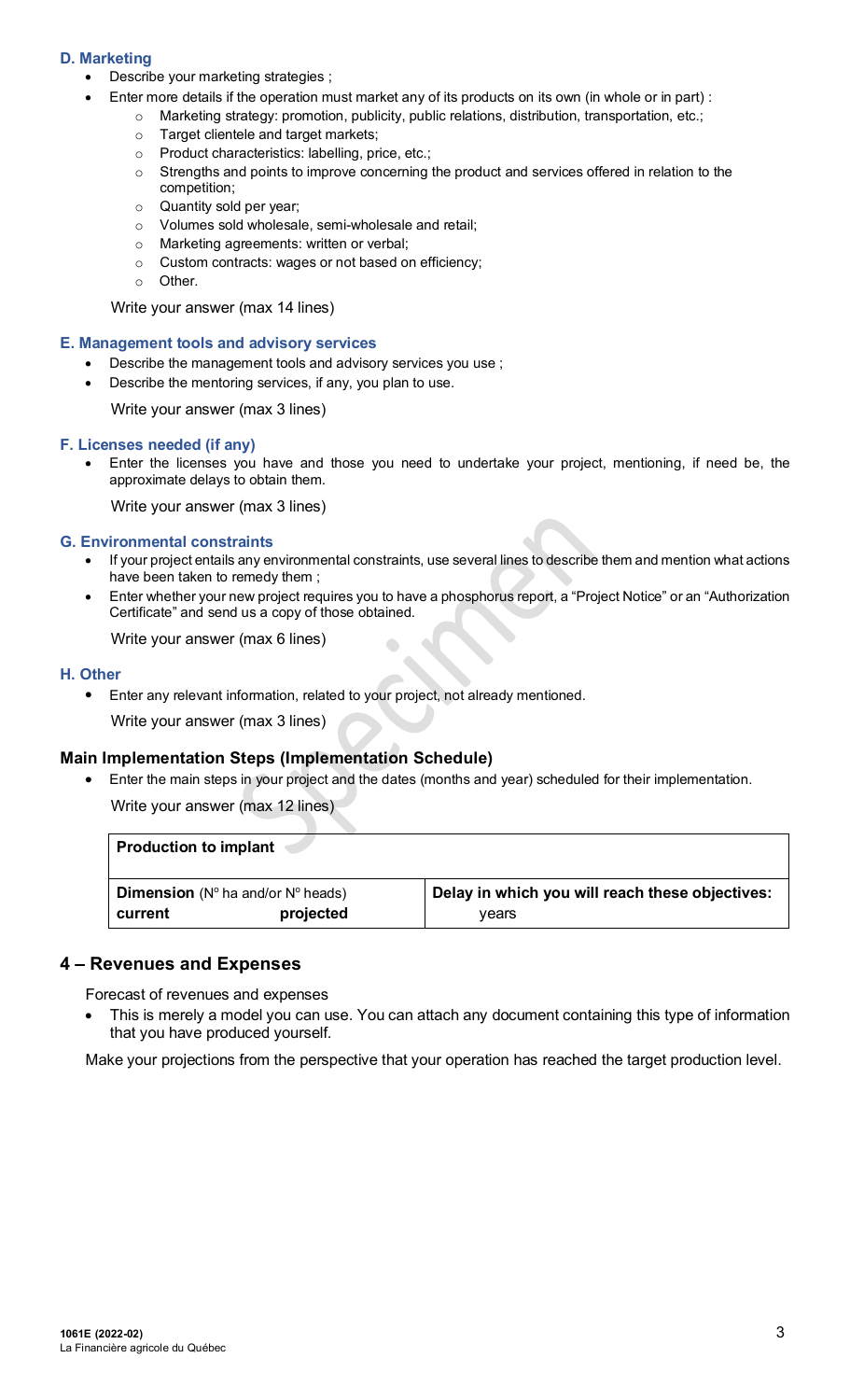## **Year of forecast**

## **Revenues**

|                        | Prod.       |                  | Quantity produced | <b>Unit price</b> | Sale         |
|------------------------|-------------|------------------|-------------------|-------------------|--------------|
| <b>Crops</b>           | units       | kept<br>(Tonnes) | sold<br>(Tonnes)  | (S/T)             | $($ \$)      |
|                        | (Ha)        |                  |                   |                   |              |
|                        |             |                  |                   |                   |              |
|                        |             |                  |                   |                   |              |
|                        |             |                  |                   |                   |              |
|                        |             |                  |                   |                   |              |
|                        |             |                  |                   |                   |              |
|                        |             |                  |                   |                   |              |
|                        |             |                  |                   |                   |              |
|                        |             |                  |                   |                   |              |
|                        |             |                  |                   |                   |              |
|                        |             |                  |                   |                   |              |
|                        |             |                  |                   |                   |              |
| <b>Total section A</b> | $\mathbf 0$ |                  |                   |                   | $\mathbf{0}$ |

| <b>Animals</b> |      | Number of heads |                         | Sale         |
|----------------|------|-----------------|-------------------------|--------------|
|                | kept | sold            | Unit price<br>(\$/head) | $($ \$)      |
|                |      |                 |                         |              |
|                |      |                 |                         |              |
|                |      |                 |                         |              |
|                |      |                 |                         |              |
|                |      |                 |                         |              |
|                |      |                 |                         |              |
|                |      |                 |                         |              |
|                |      |                 |                         |              |
|                |      |                 |                         |              |
|                |      |                 |                         |              |
|                |      |                 |                         |              |
|                |      |                 | <b>Total section B</b>  | $\mathbf{0}$ |
|                |      |                 |                         |              |

|                        |      | Quantity produced | <b>Unit</b>            | Sale |
|------------------------|------|-------------------|------------------------|------|
| <b>Animal products</b> | kept | sold              | price<br>(\$/unité)    | (\$) |
|                        |      |                   |                        |      |
|                        |      |                   |                        |      |
|                        |      |                   |                        |      |
|                        |      |                   |                        |      |
|                        |      |                   |                        |      |
|                        |      |                   | <b>Total section C</b> | 0    |

| Miscellaneous revenues (description) | <b>Amount</b><br>$($ \$) |
|--------------------------------------|--------------------------|
|                                      |                          |
|                                      |                          |
|                                      |                          |
|                                      |                          |
|                                      |                          |
|                                      |                          |
|                                      |                          |
| <b>Total section D</b>               | n                        |

| Total agricultural revenues (A+B+C+D) |  |
|---------------------------------------|--|
| Outside revenues (non-agricultural)   |  |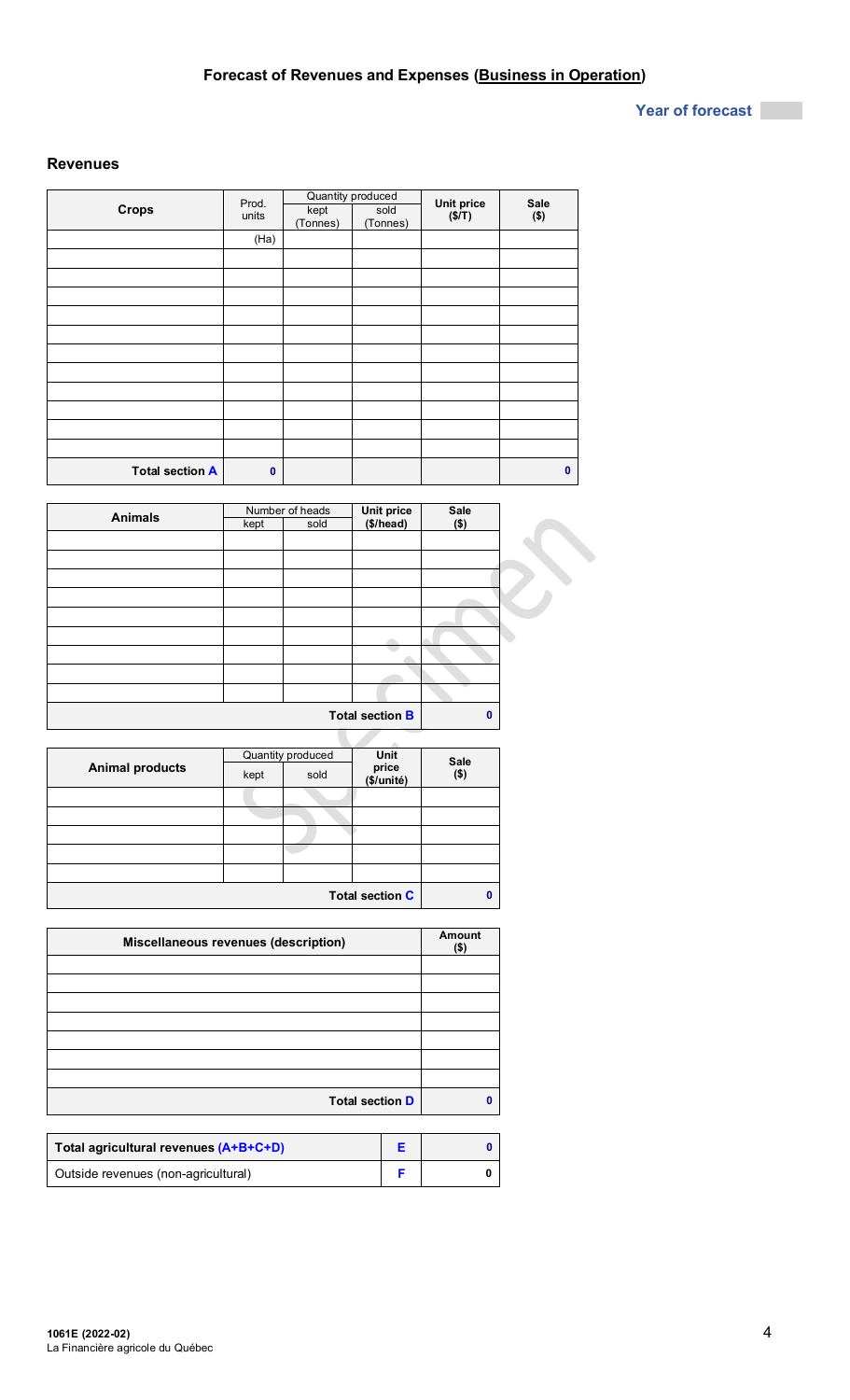## **Expenses**

| <b>Description and comments</b>                       |   | Cost<br>(\$) |
|-------------------------------------------------------|---|--------------|
| Purchase of crops, plants or animals for resale       |   |              |
| Seeds, plants                                         |   |              |
| Pesticides, fertilizers, conditioners, analyses       |   |              |
| Twine, containers, other crop supplies                |   |              |
| Cooling, drying, grading, packing                     |   |              |
| Purchase of animals                                   |   |              |
| Feed                                                  |   |              |
| Veterinary, medicines, vaccinations, insemination     |   |              |
| Controls, registrations, bedding, disinfectant        |   |              |
| Hormones, implants                                    |   |              |
| <b>Blacksmith fees</b>                                |   |              |
| Other animal supplies                                 |   |              |
| Woods, sugar bush                                     |   |              |
| Automobile and truck (Farm)                           |   |              |
| Fuels, lubricants, hardware                           |   |              |
| Electricity, heating and telephone (Farm)             |   |              |
| Custom work and machinery rental                      |   |              |
| Registration of rolling stock                         |   |              |
| Maintenance and repair machinery and equip.           |   |              |
| Maintenance and repair - Building                     |   |              |
| Maintenance - Land                                    |   |              |
| Transportation, marketing, joint plan, publicity      |   |              |
| Labour and employer's contribution                    |   |              |
| <b>ASRA</b> contribution                              |   |              |
| ASREC and AgriStability contribution                  |   |              |
| Membership fees (UPA, etc.)                           |   |              |
| Net property taxes                                    |   |              |
| Land rental                                           |   |              |
| Fire and liability insurance                          |   |              |
| Life and other insurance                              |   |              |
| Office supplies and paper                             |   |              |
| Telecommunications                                    |   |              |
| Training                                              |   |              |
| Professional fees, associations, accounting, licenses |   |              |
| Interest on short-term debt (under one year)          |   |              |
| Other                                                 |   |              |
| Total cost of operations:                             | G | 0            |
| (in % of agricultural income) $((G \times 100) / E)$  |   |              |
| Operators' wages                                      | н |              |
| Interest paid on long-term debts (over one year)      | ı |              |
| Amortizations                                         | J |              |
| Agricultural net income (losses) (E - (G+H+I+J))      | K | 0            |
| % agricultural net income ((K x 100) / E)             |   |              |
| Reimbursement of capital                              | L |              |
| Monetary surplus ((E+F) - (G+H+I+L))                  | М | 0            |
| % of monetary surplus ((M x 100) / (E+F))             |   |              |

**1061E (2022-02)** 5

La Financière agricole du Québec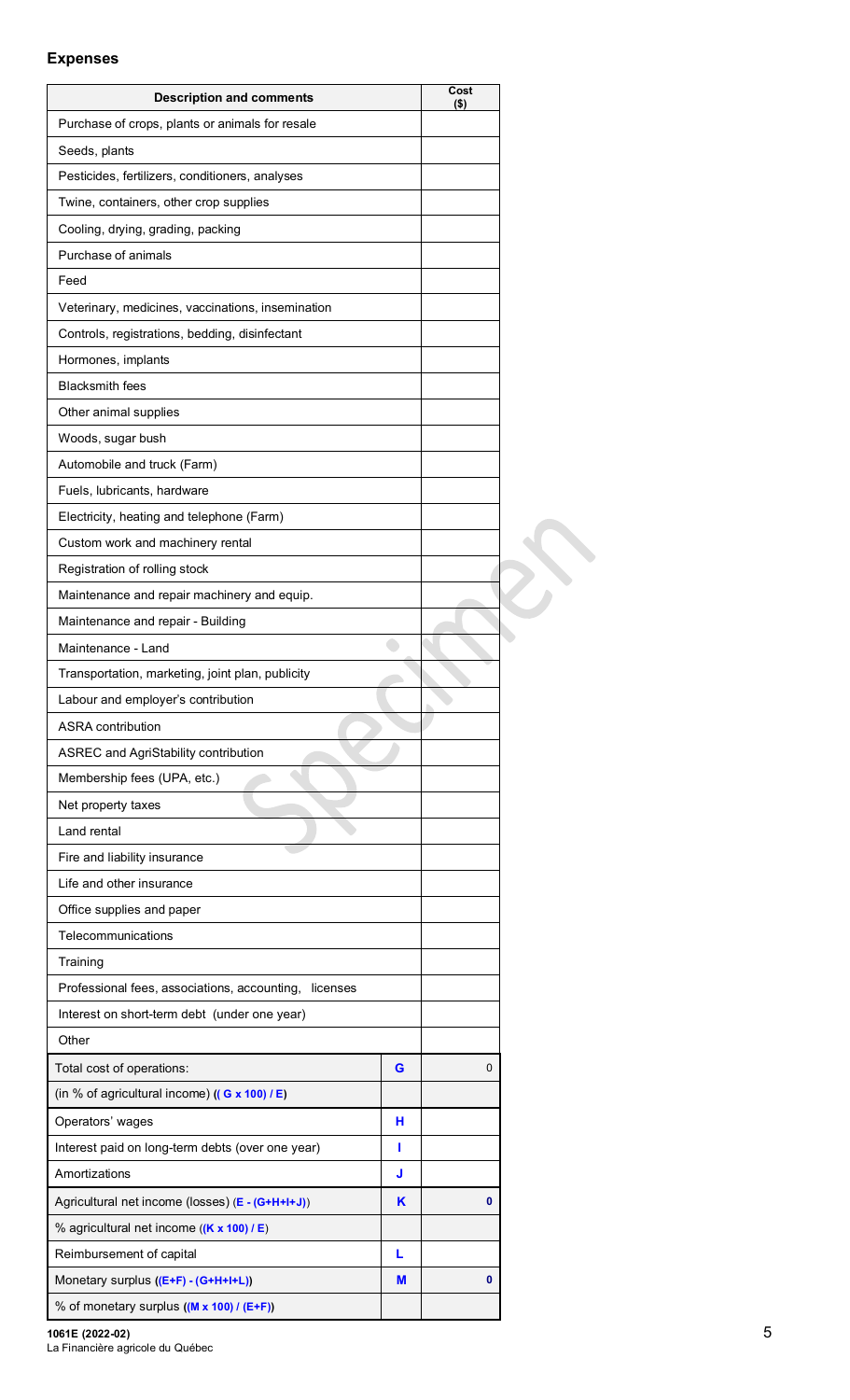# **5 – Description of Investments**

Itemize your projected investment needs for the next five years. Itemize your financing plan.

| Description of investments required to reach target<br>objectives |             |                   | Plan starting in (year)     |                      |             |
|-------------------------------------------------------------------|-------------|-------------------|-----------------------------|----------------------|-------------|
|                                                                   |             |                   | Cost of investments planned |                      |             |
|                                                                   | Year 1      | Year <sub>2</sub> | Year 3                      | Year 4               | Year 5      |
| Land (lot number + total area + area cultivated)                  |             |                   |                             |                      |             |
|                                                                   |             |                   |                             |                      |             |
|                                                                   |             |                   |                             |                      |             |
|                                                                   |             |                   |                             |                      |             |
|                                                                   |             |                   |                             |                      |             |
| Subtotal:                                                         | 0           | $\overline{0}$    | $\overline{0}$              | 0                    | 0           |
| Building to construct or renovate (type + size)                   |             |                   |                             |                      |             |
|                                                                   |             |                   |                             |                      |             |
|                                                                   |             |                   |                             |                      |             |
|                                                                   |             |                   |                             |                      |             |
|                                                                   |             |                   |                             |                      |             |
|                                                                   |             |                   |                             |                      |             |
| Subtotal:                                                         | 0           | 0                 | $\overline{0}$              | 0                    | 0           |
| Animals (type + number)                                           |             |                   |                             |                      |             |
|                                                                   |             |                   |                             |                      |             |
|                                                                   |             |                   |                             |                      |             |
|                                                                   |             |                   |                             |                      |             |
|                                                                   |             |                   |                             |                      |             |
|                                                                   |             |                   |                             |                      |             |
| Subtotal:                                                         | $\mathbf 0$ | 0                 | $\mathbf 0$                 | 0                    | 0           |
| Machinery and equipment (type + model)                            |             |                   |                             |                      |             |
|                                                                   |             |                   |                             |                      |             |
|                                                                   |             |                   |                             |                      |             |
|                                                                   |             |                   |                             |                      |             |
|                                                                   |             |                   |                             |                      |             |
|                                                                   |             |                   |                             |                      |             |
| Subtotal:                                                         | $\mathbf 0$ | O                 | $\mathbf 0$                 | $\overline{0}$       | 0           |
| Quota                                                             |             |                   |                             |                      |             |
|                                                                   |             |                   |                             |                      |             |
|                                                                   |             |                   |                             |                      |             |
|                                                                   |             |                   |                             |                      |             |
| Subtotal:                                                         | $\mathbf 0$ | $\overline{0}$    | $\mathbf 0$                 | $\mathbf 0$          | 0           |
| Other (consolidations, redemptions of shares, etc.)               |             |                   |                             |                      |             |
|                                                                   |             |                   |                             |                      |             |
|                                                                   |             |                   |                             |                      |             |
|                                                                   |             |                   |                             |                      |             |
| Subtotal:                                                         | $\mathbf 0$ | $\overline{0}$    | $\mathbf 0$                 | $\overline{0}$       | $\mathbf 0$ |
| Total investments of each year                                    | $0$ \$      | $0$ \$            | $0$ \$                      | 0\$                  | $0$ \$      |
| Total accumulated investments:                                    |             |                   |                             | $\underline{0}$ (\$) |             |